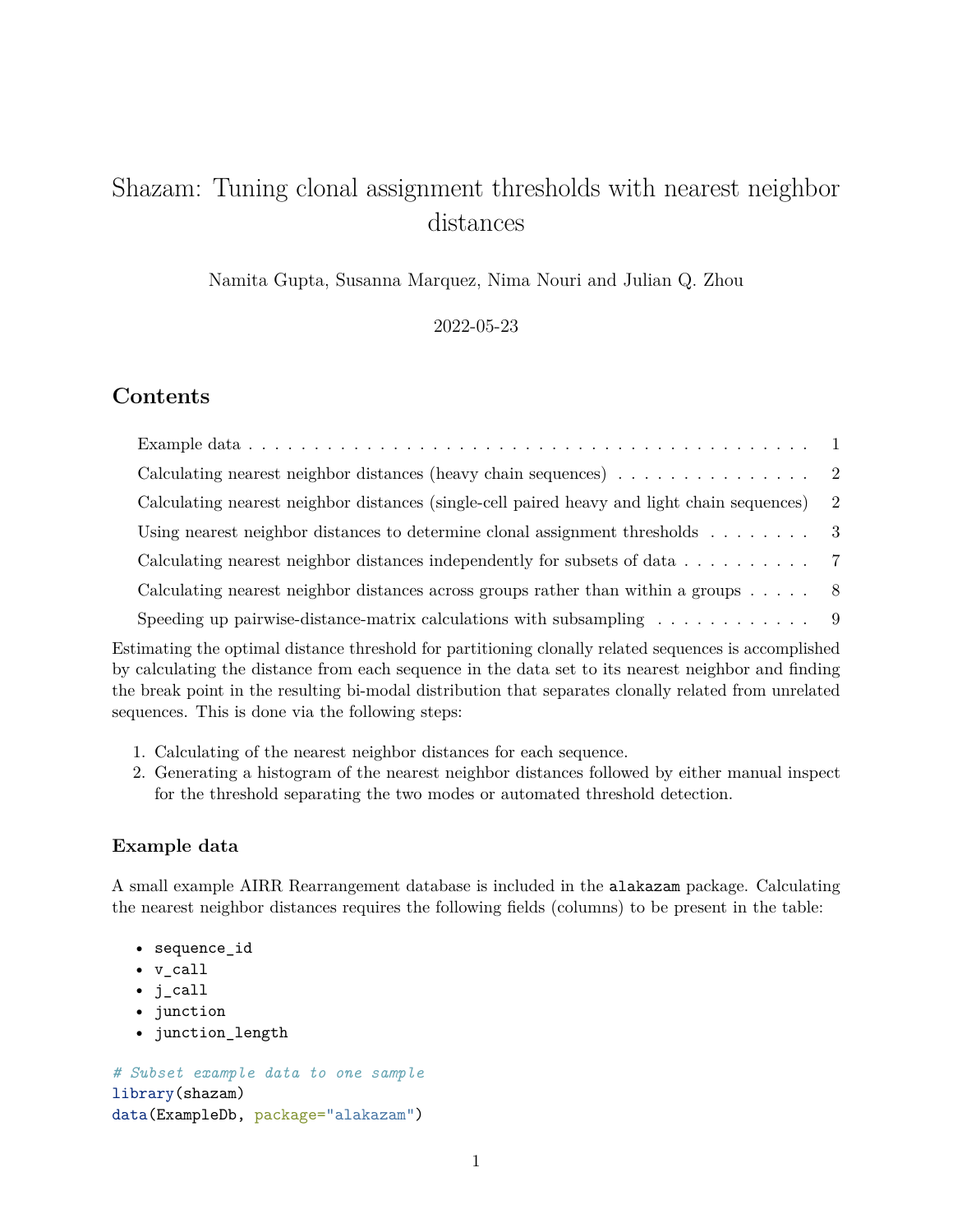# <span id="page-1-0"></span>**Calculating nearest neighbor distances (heavy chain sequences)**

By default, distToNearest, the function for calculating distance between every sequence and its nearest neighbor, assumes that it is running under non-single-cell mode and that every input sequence is a heavy chain sequence and will be used for calculation. It takes a few parameters to adjust how the distance is measured. If a genotype has been inferred using the methods in the tigger package, and a v\_call\_genotyped field has been added to the database, then this column may be used instead of the default v\_call column by specifying the vCallColumn argument. This will allows the more accurate V call from **tigger** to be used for grouping of the sequences. Furthermore, for more leniency toward ambiguous  $V(D)$  segment calls, the parameter first can be set to FALSE. Setting first=FALSE will use the union of all possible genes to group sequences, rather than the first gene in the field. The model parameter determines which underlying SHM model is used to calculate the distance. The default model is single nucleotide Hamming distance with gaps considered as a match to any nucleotide (ham). Other options include a human Ig-specific single nucleotide model similar to a transition/transversion model ( $hh$ <sub>s1f</sub>) and the corresponding 5-mer context model from Yaari et al, 2013 (hh\_s5f), an analogous pair of mouse specific models from Cui et al, 2016 (mk\_rs1nf and mk\_rs5nf), and amino acid Hamming distance (aa).

**Note:** Human and mouse distance measures that are backward compatible with SHazaM v0.1.4 and Change-O v0.3.3 are also provided as  $hs1f_{\text{compat}}$  and  $mln_{\text{compat}}$ , respectively.

For models that are not symmetric (e.g., distance from A to B is not equal to the distance from B to A), there is a symmetry parameter that allows the user to specify whether the average or minimum of the two distances is used to determine the overall distance.

```
# Use nucleotide Hamming distance and normalize by junction length
dist_ham <- distToNearest(ExampleDb, sequenceColumn="junction",
                          vCallColumn="v_call_genotyped", jCallColumn="j_call",
                          model="ham", normalize="len", nproc=1)
# Use genotyped V assignments, a 5-mer model and no normalization
dist_s5f <- distToNearest(ExampleDb, sequenceColumn="junction",
                          vCallColumn="v_call_genotyped", jCallColumn="j_call",
                          model="hh_s5f", normalize="none", nproc=1)
```
# <span id="page-1-1"></span>**Calculating nearest neighbor distances (single-cell paired heavy and light chain sequences)**

The distToNearest function also supports running under single-cell mode where an input Example10x containing single-cell paired IGH:IGK/IGL, TRB:TRA, or TRD:TRG chain sequences are supplied. In this case, by default, cells are first divided into partitions containing the same heavy/long chain (IGH, TRB, TRD) V gene and J gene (and if specified, junction length), and the same light/short chain (IGK, IGL, TRA, TRG) V gene and J gene (and if specified, junction length). Then, only the heavy chain sequences are used for calculating the nearest neighbor distances.

Under the single-cell mode, each row of the input **Example10x** should represent a sequence/chain. Sequences/chains from the same cell are linked by a cell ID in a cellIdColumn column. Note that a cell should have exactly one IGH sequence (BCR) or TRB/TRD (TCR). The values in the locusColumn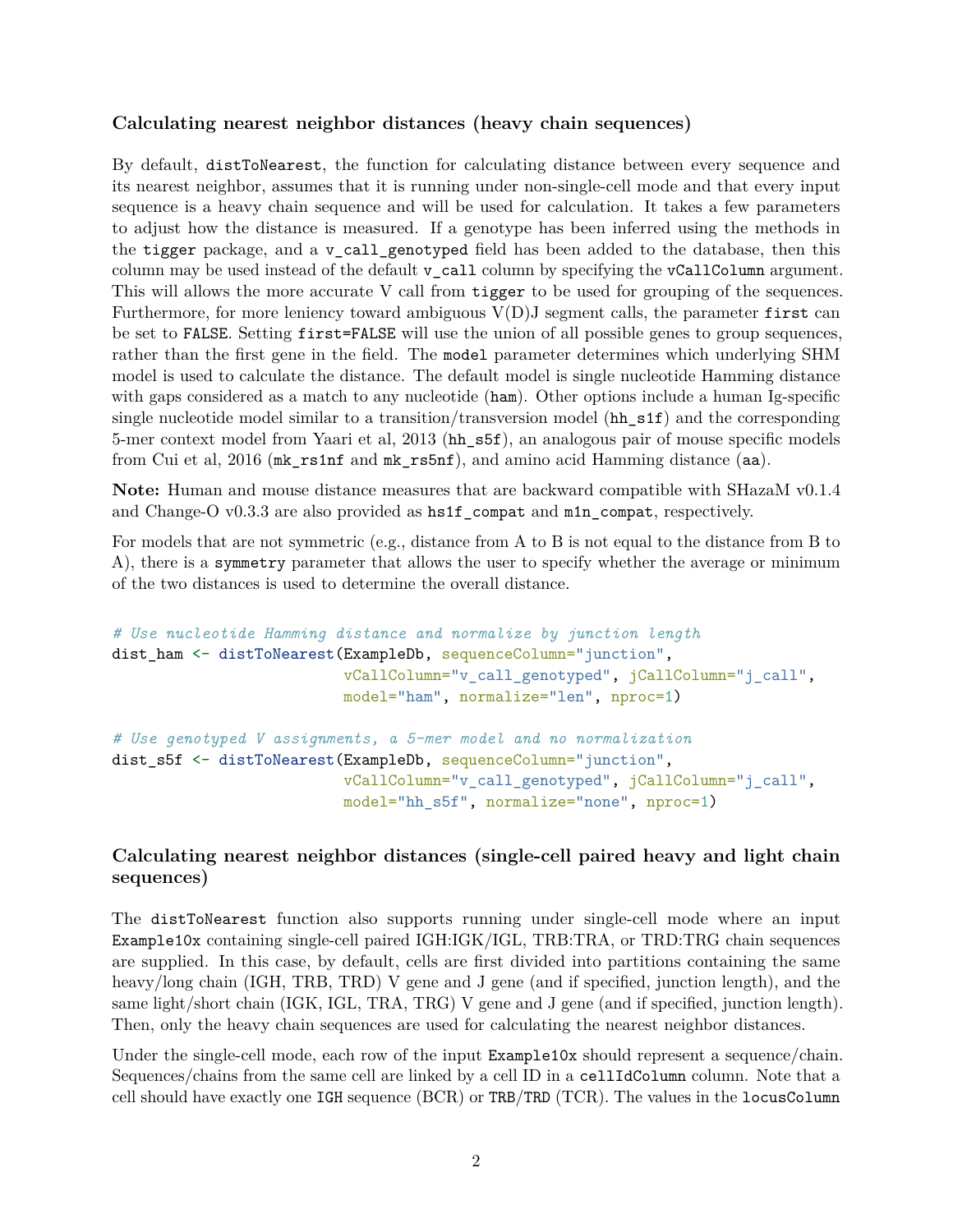column must be one of IGH, IGI, IGK, or IGL (BCR) or TRA, TRB, TRD, or TRG (TCR). To invoke the single-cell mode, cellIdColumn must be specified and locusColumn must be correct.

There is a choice of whether grouping should be done as a one-stage process or a two-stage process. This can be specified via VJthenLen. In the one-stage process (VJthenLen=FALSE), cells are divided into partitions containing same heavy/long chain V gene, J gene, and junction length (V-J-length combination), and the same light chain V-J-length combination. In the two-stage process (VJthenLen=TRUE), cells are first divided by heavy/long chain V gene and J gene (V-J combination), and light/short chain V-J combination; and then by the corresponding junction lengths.

There is also a choice of whether grouping should be done using IGH (BCR) or TRB/TRD (TCR) sequences only, or using both IGH and IGK/IGL (BCR) or TRB/TRD and TRA/TRG (TCR) sequences. This is governed by onlyHeavy.

```
# Single-cell mode
# Group cells in a one-stage process (VJthenLen=FALSE) and using
# both heavy and light chain sequences (onlyHeavy=FALSE)
data(Example10x, package="alakazam")
dist_sc <- distToNearest(Example10x, cellIdColumn="cell_id", locusColumn="locus",
                         VJthenLen=FALSE, onlyHeavy=FALSE)
```
Regardless of whether grouping was done using only the heavy chain sequences, or both heavy and light chain sequences, only heavy chain sequences will be used for calculating the nearest neighbor distances. Hence, under the single-cell mode, rows in the returned data.frame corresponding to light chain sequences will have NA in the dist\_nearest field.

#### <span id="page-2-0"></span>**Using nearest neighbor distances to determine clonal assignment thresholds**

The primary use of the distance to nearest calculation in SHazaM is to determine the optimal threshold for clonal assignment using the DefineClones tool in Change-O. Defining a threshold relies on distinguishing clonally related sequences (represented by sequences with close neighbors) from singletons (sequences without close neighbors), which show up as two modes in a nearest neighbor distance histogram.

Thresholds may be manually determined by inspection of the nearest neighbor histograms or by using one of the automated threshold detection algorithms provided by the findThreshold function. The available methods are density (smoothed density) and gmm (gamma/Gaussian mixture model), and are chosen via the method parameter of findThreshold.

#### **Threshold determination by manual inspection**

Manual threshold detection simply involves generating a histrogram for the values in the dist nearest column of the distToNearest output and selecting a suitable value within the valley between the two modes.

*# Generate Hamming distance histogram* library(ggplot2)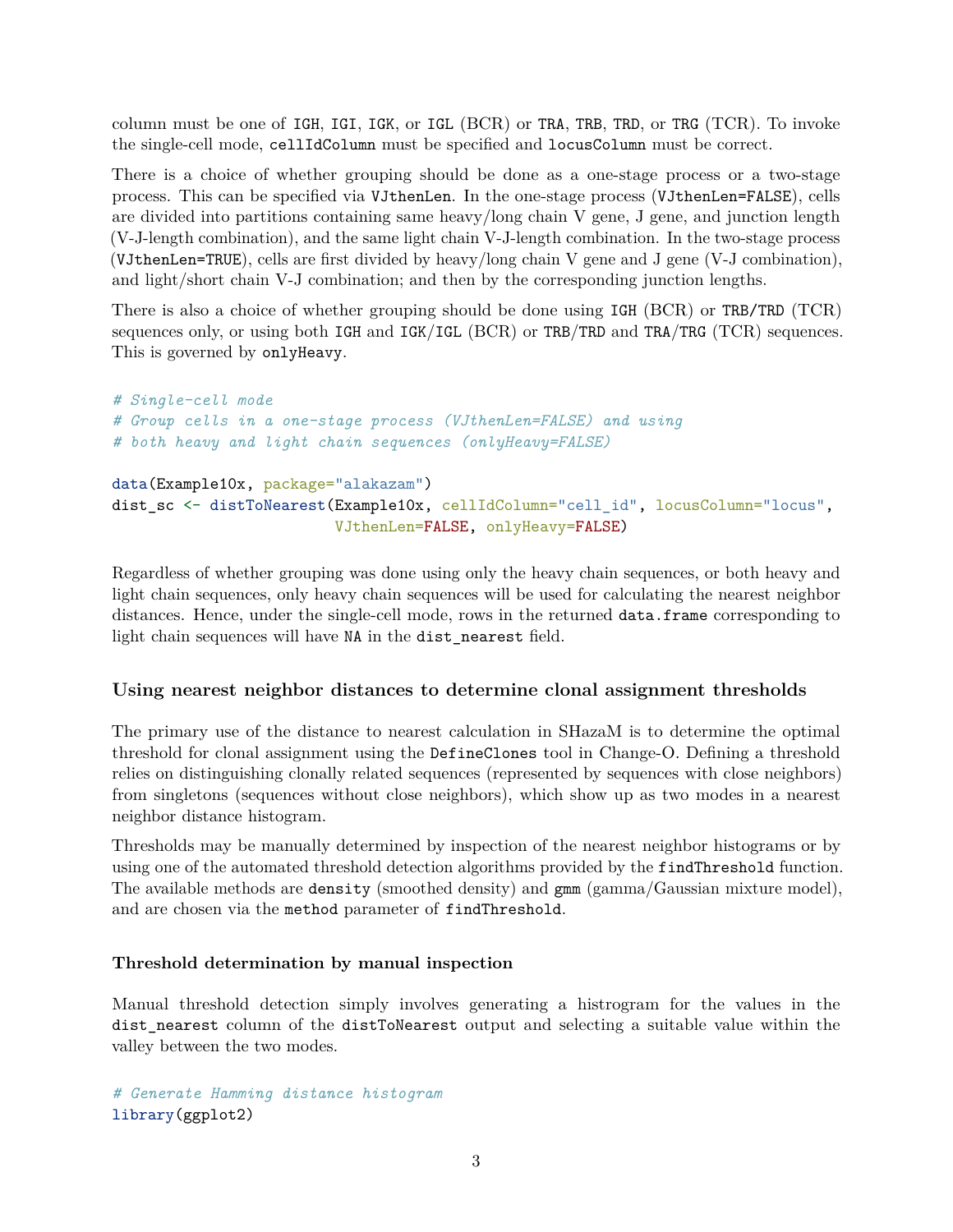```
p1 <- ggplot(subset(dist_ham, !is.na(dist_nearest)),
             \text{aes}(\text{x}=dist\_nearest)) +
    theme_bw() +xlab("Hamming distance") +
    ylab("Count") +
    scale_x_{continuous(breaks=seq(0, 1, 0.1)) +geom_histogram(color="white", binwidth=0.02) +
    geom_vline(xintercept=0.12, color="firebrick", linetype=2)
plot(p1)
```


By manual inspection, the length normalized ham model distance threshold would be set to a value near 0.12 in the above example.

```
# Generate HH_S5F distance histogram
p2 <- ggplot(subset(dist_s5f, !is.na(dist_nearest)),
             \text{aes}(\text{x}=dist\_nearest)) +
    theme_bw() +xlab("HH_S5F distance") +
    ylab("Count") +
    scale_x_continuous(breaks=seq(0, 50, 5)) +
    geom_histogram(color="white", binwidth=1) +
    geom_vline(xintercept=7, color="firebrick", linetype=2)
plot(p2)
```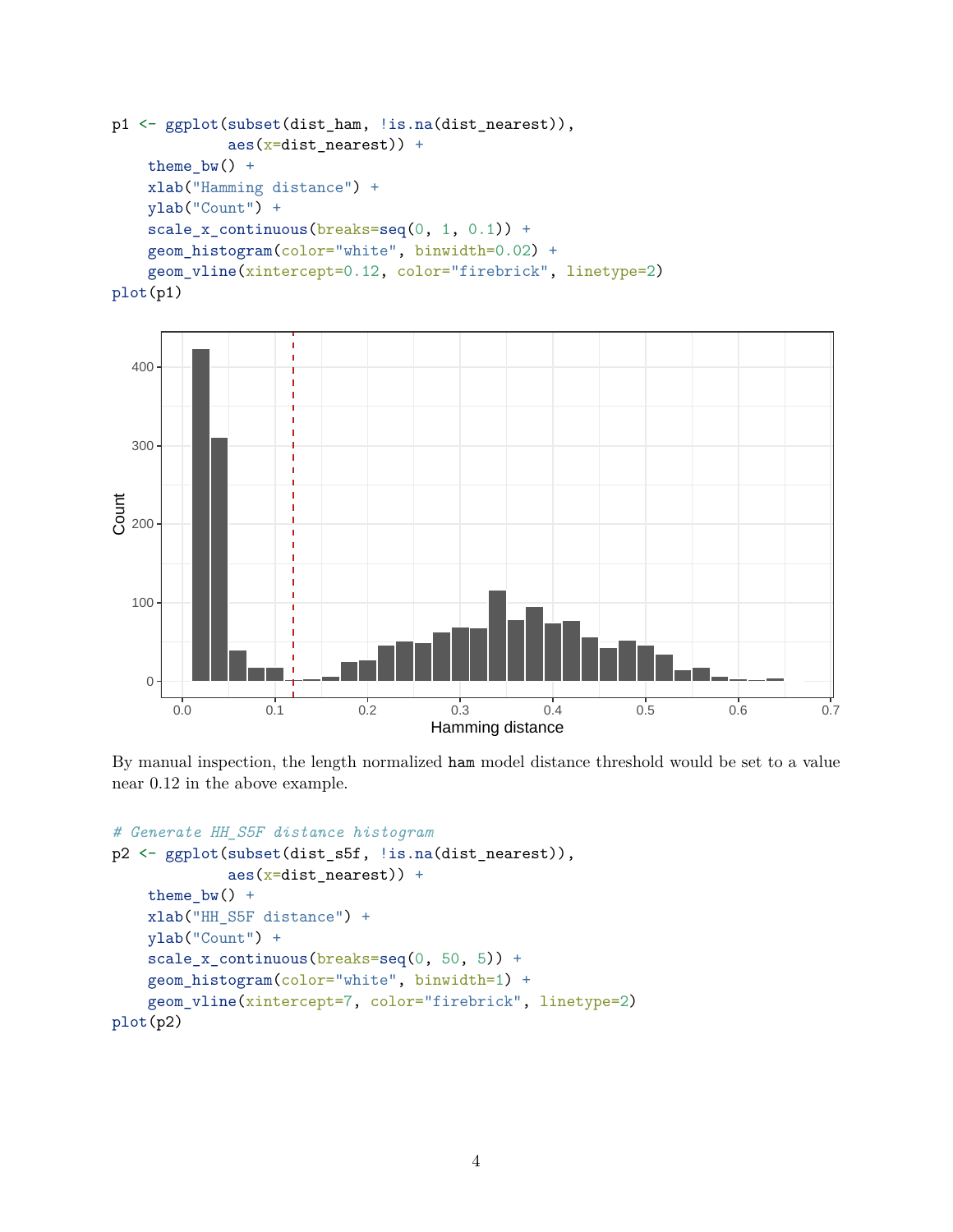

In this example, the unnormalized hh\_s5f model distance threshold would be set to a value near 7.

### **Automated threshold detection via smoothed density**

The density method will look for the minimum in the valley between two modes of a smoothed distribution based on the input vector (distances), which will generally be the dist\_nearest column from the distToNearest output. Below is an example of using the density method for threshold detection.

```
# Find threshold using density method
output <- findThreshold(dist_ham$dist_nearest, method="density")
threshold <- output@threshold
# Plot distance histogram, density estimate and optimum threshold
plot(output, title="Density Method")
```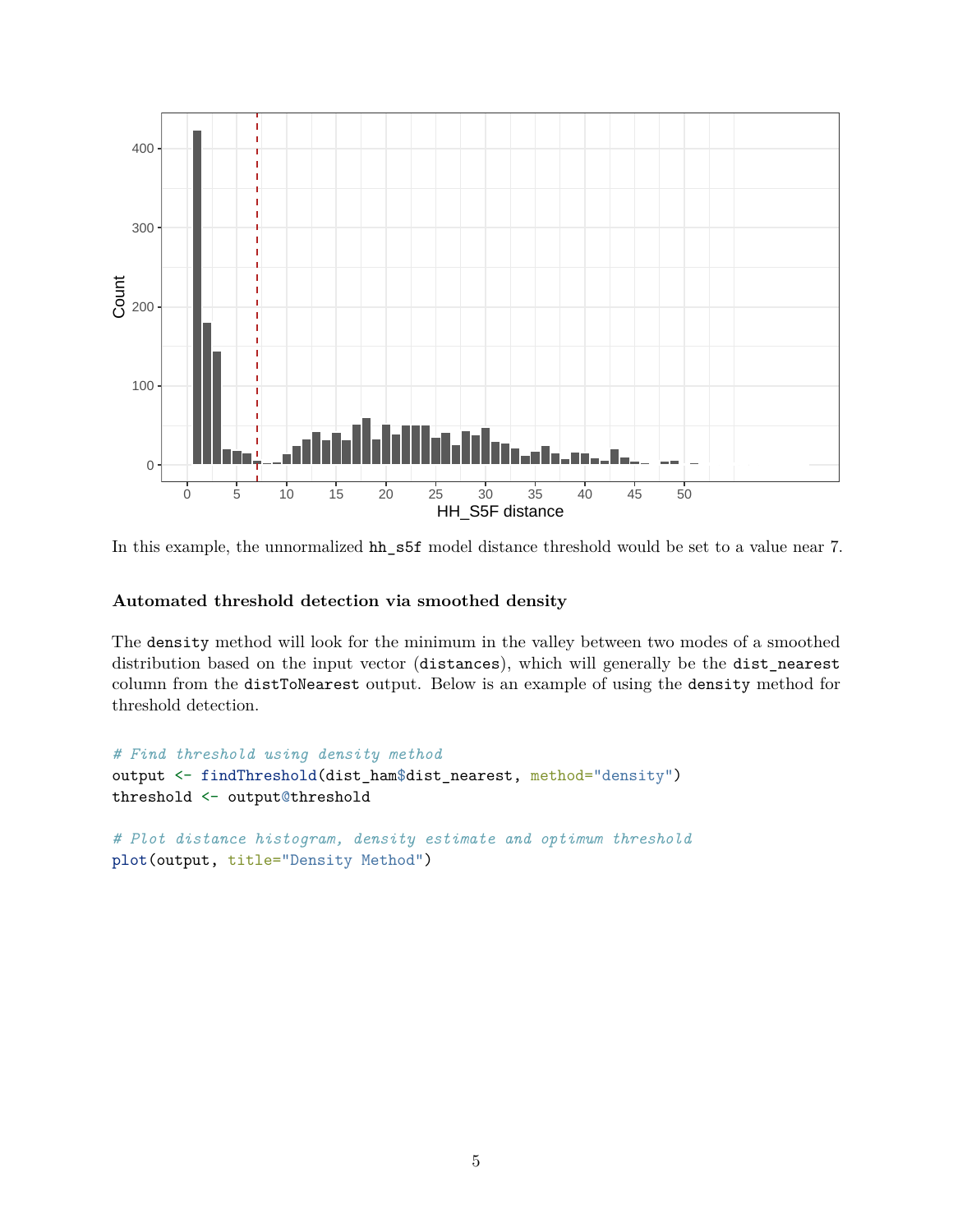

*# Print threshold* print(output)

## [1] 0.1738391

# **Automated threshold detection via a mixture model**

The findThreshold function includes approaches for automatically determining a clonal assignment threshold. The "gmm" method (gamma/Gaussian mixture method) of findThreshold (method="gmm") performs a maximum-likelihood fitting procedure over the distance-to-nearest distribution using one of four combinations of univariate density distribution functions: "norm-norm" (two Gaussian distributions), "norm-gamma" (lower Gaussian and upper gamma distribution), "gamma-norm" (lower gamm and upper Gaussian distribution), and "gamma-gamma" (two gamma distributions). By default, the threshold will be selected by calculating the distance at which the average of sensitivity and specificity reaches its maximum (cutoff="optimal"). Alternative threshold selection criteria are also providing, including the curve intersection (cutoff="intersect"), user defined sensitivity (cutoff="user", sen=x), or user defined specificity (cutoff="user", spc=x)

In the example below the mixture model method (method="gmm") is used to find the optimal threshold for separating clonally related sequences by fitting two gamma distributions (model="gamma-gamma"). The red dashed-line shown in figure below defines the distance where the average of the sensitivity and specificity reaches its maximum.

```
# Find threshold using gmm method
output <- findThreshold(dist_ham$dist_nearest, method="gmm", model="gamma-gamma")
# Plot distance histogram, Gaussian fits, and optimum threshold
plot(output, binwidth=0.02, title="GMM Method: gamma-gamma")
```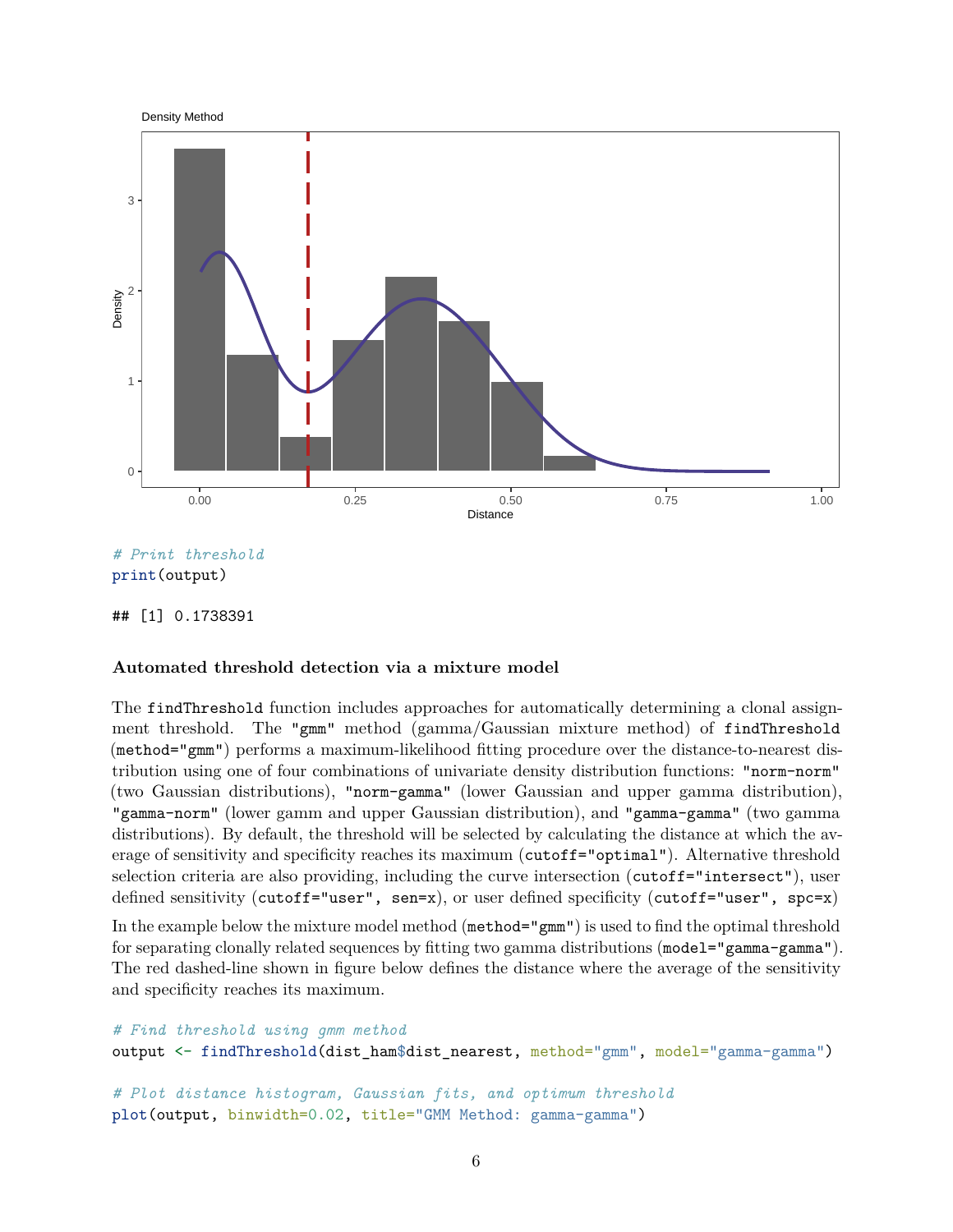



## [1] 0.1201883

Note: The shape of histogram plotted by plotGmmThreshold is governed by the binwidth parameter. Meaning, any change in bin size will change the form of the distribution, while the gmm method is completely bin size independent and only engages the real input data.

# <span id="page-6-0"></span>**Calculating nearest neighbor distances independently for subsets of data**

The fields argument to distToNearest will split the input data.frame into groups based on values in the specified fields (columns) and will treat them independently. For example, if the input data has multiple samples, then fields="sample\_id" would allow each sample to be analyzed separately.

In the previous examples we used a subset of the original example data. In the following example, we will use the two available samples,  $-1h$  and  $+7d$ , and will set fields="sample id". This will reproduce previous results for sample -1h and add results for sample +7d.

```
dist_fields <- distToNearest(ExampleDb, model="ham", normalize="len",
                             fields="sample_id", nproc=1)
```
We can plot the nearest neighbor distances for the two samples: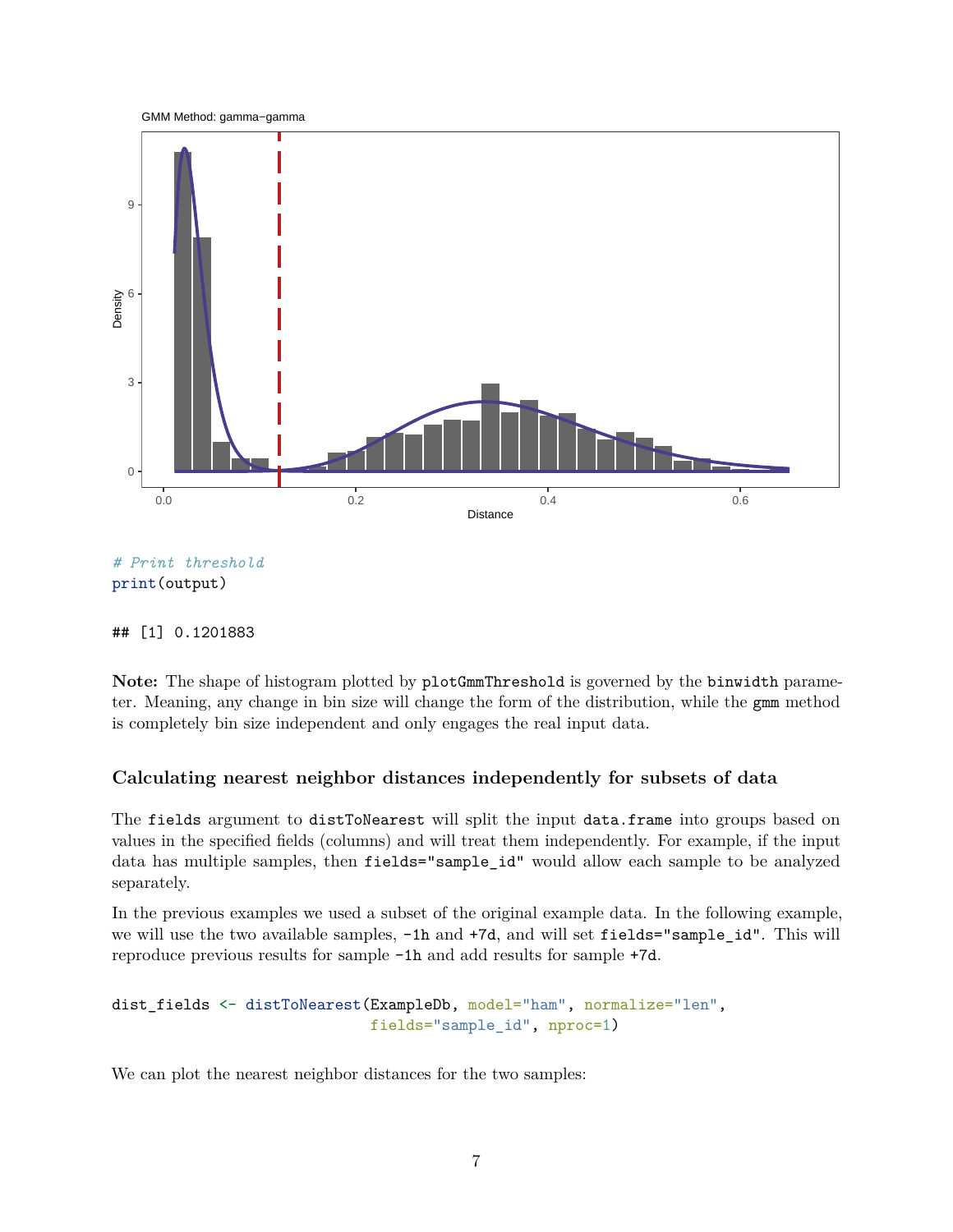```
# Generate grouped histograms
p4 <- ggplot(subset(dist_fields, !is.na(dist_nearest)),
             \text{aes}(\text{x}=dist\_nearest) +
    theme bw() +
    xlab("Grouped Hamming distance") +
    ylab("Count") +
    geom_histogram(color="white", binwidth=0.02) +
    geom_vline(xintercept=0.12, color="firebrick", linetype=2) +
    facet_grid(sample_id ~ ., scales="free_y")
plot(p4)
```


In this case, the threshold selected for  $-1h$  seems to work well for  $+7d$  as well.

# <span id="page-7-0"></span>**Calculating nearest neighbor distances across groups rather than within a groups**

Specifying the cross argument to distToNearest forces distance calculations to be performed across groups, such that the nearest neighbor of each sequence will always be a sequence in a different group. In the following example we set cross="sample", which will group the data into -1h and +7d sample subsets. Thus, nearest neighbor distances for sequences in sample -1h will be restricted to the closest sequence in sample +7d and vice versa.

```
dist_cross <- distToNearest(ExampleDb, sequenceColumn="junction",
                            vCallColumn="v_call_genotyped", jCallColumn="j_call",
                            model="ham", first=FALSE,
                            normalize="len", cross="sample_id", nproc=1)
```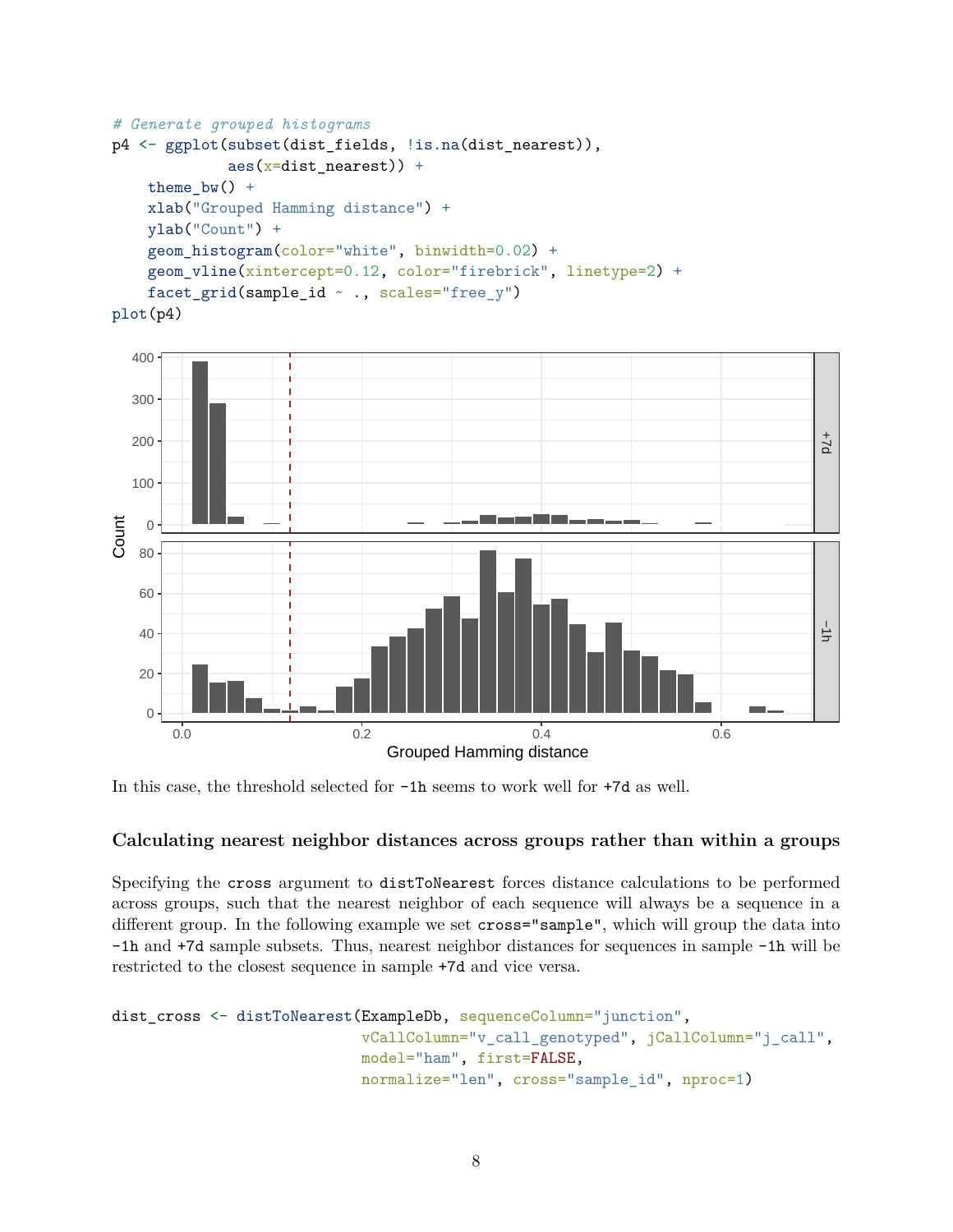```
# Generate cross sample histograms
p5 <- ggplot(subset(dist_cross, !is.na(cross_dist_nearest)),
             \text{aes}(x = cross\_dist\_nearest) +
    theme bw() +
    xlab("Cross-sample Hamming distance") +
    ylab("Count") +
    geom_histogram(color="white", binwidth=0.02) +
    geom_vline(xintercept=0.12, color="firebrick", linetype=2) +
    facet_grid(sample_id ~ ., scales="free_y")
plot(p5)
```


This can provide a sense of overlap between samples or a way to compare within-sample variation to cross-sample variation.

#### <span id="page-8-0"></span>**Speeding up pairwise-distance-matrix calculations with subsampling**

The subsample option in distToNearest allows to speed up calculations and reduce memory usage.

If there are very large groups of sequences that share V call, J call and junction length, distToNearest will need a lot of memory and it will take a long time to calculate all the distances. Without subsampling, in a large group of  $n=70,000$  sequences distToNearest calculates a  $n^*n$ distance matrix. With subsampling, e.g. to  $s=15,000$ , the distance matrix for the same group has size  $s^*n$ , and for each sequence in db, the distance value is calculated by comparing the sequence to the subsampled sequences from the same V-J-junction length group.

```
# Explore V-J-junction length groups sizes to use subsample
# Show the size of the largest groups
library(dplyr)
```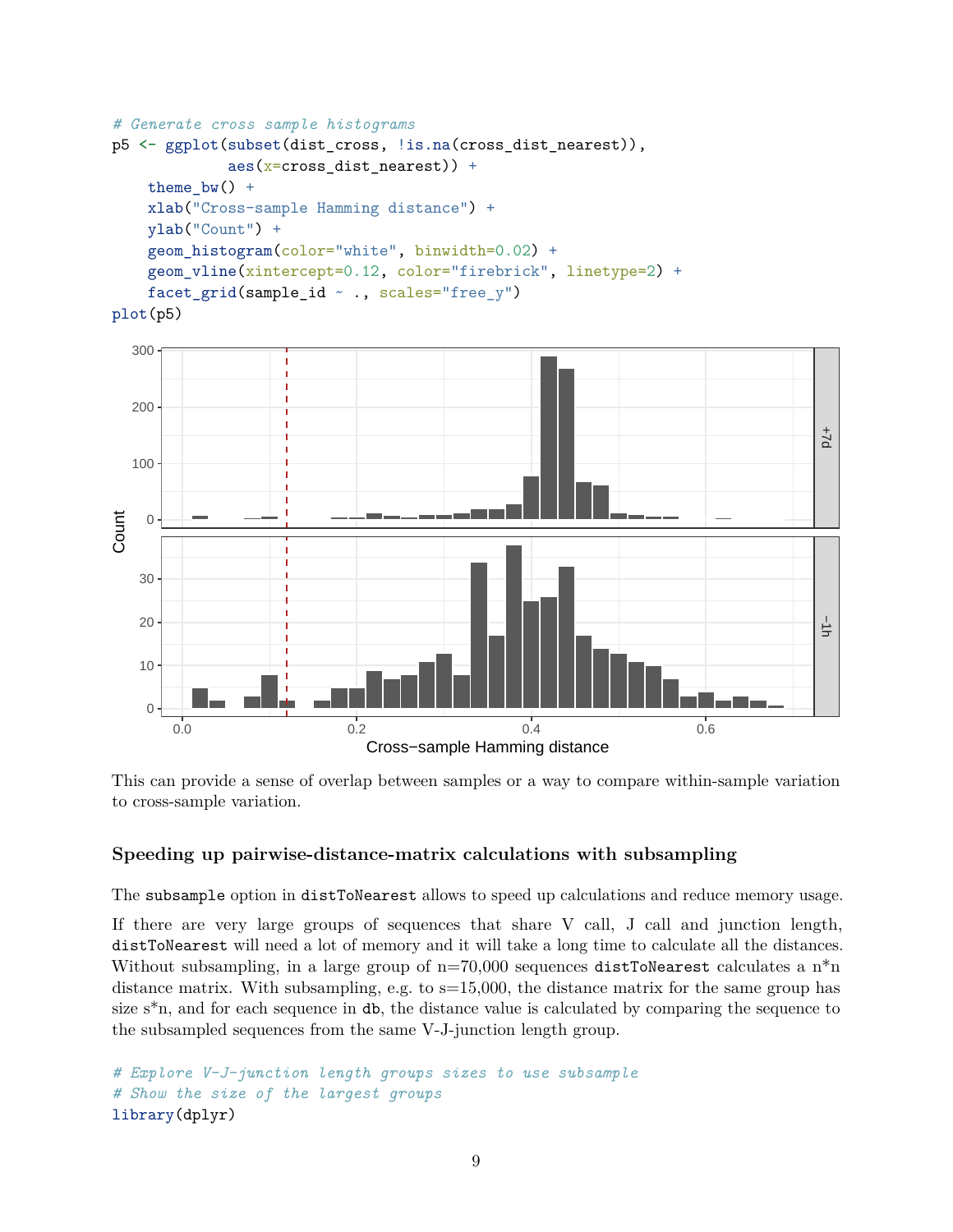```
##
## Attaching package: 'dplyr'
## The following objects are masked from 'package:stats':
##
## filter, lag
## The following objects are masked from 'package:base':
##
## intersect, setdiff, setequal, union
library(alakazam)
top_10_sizes <- ExampleDb %>%
    group_by(junction_length) %>% # Group by junction length
    do(alakazam::groupGenes(., first=TRUE)) %>% # Group by V and J call
    mutate(GROUP_ID=paste(junction_length, vj_group, sep="_")) %>% # Create group ids
    ungroup() \frac{9}{2}group_by(GROUP_ID) %>% # Group by GROUP_ID
    distinct(junction) %>% # Count unique junctions per group
    summarize(SIZE=n()) %>% # Get the size of the group
    arrange(desc(SIZE)) %>% # Sort by decreasing size
    select(SIZE) %>%
    top_n(10) # Filter to the top 10
## Selecting by SIZE
top_10_sizes
## # A tibble: 10 x 1
## SIZE
## <int>
## 1 89
## 2 37
## 3 36
## 4 34
## 5 33
## 6 33
## 7 32
## 8 26
## 9 25
## 10 25
# Use 30 to subsample
# NOTE: This is a toy example. Subsampling to 30 sequence with real data is unwise
dist <- distToNearest(ExampleDb, sequenceColumn="junction",
                     vCallColumn="v_call_genotyped", jCallColumn="j_call",
```